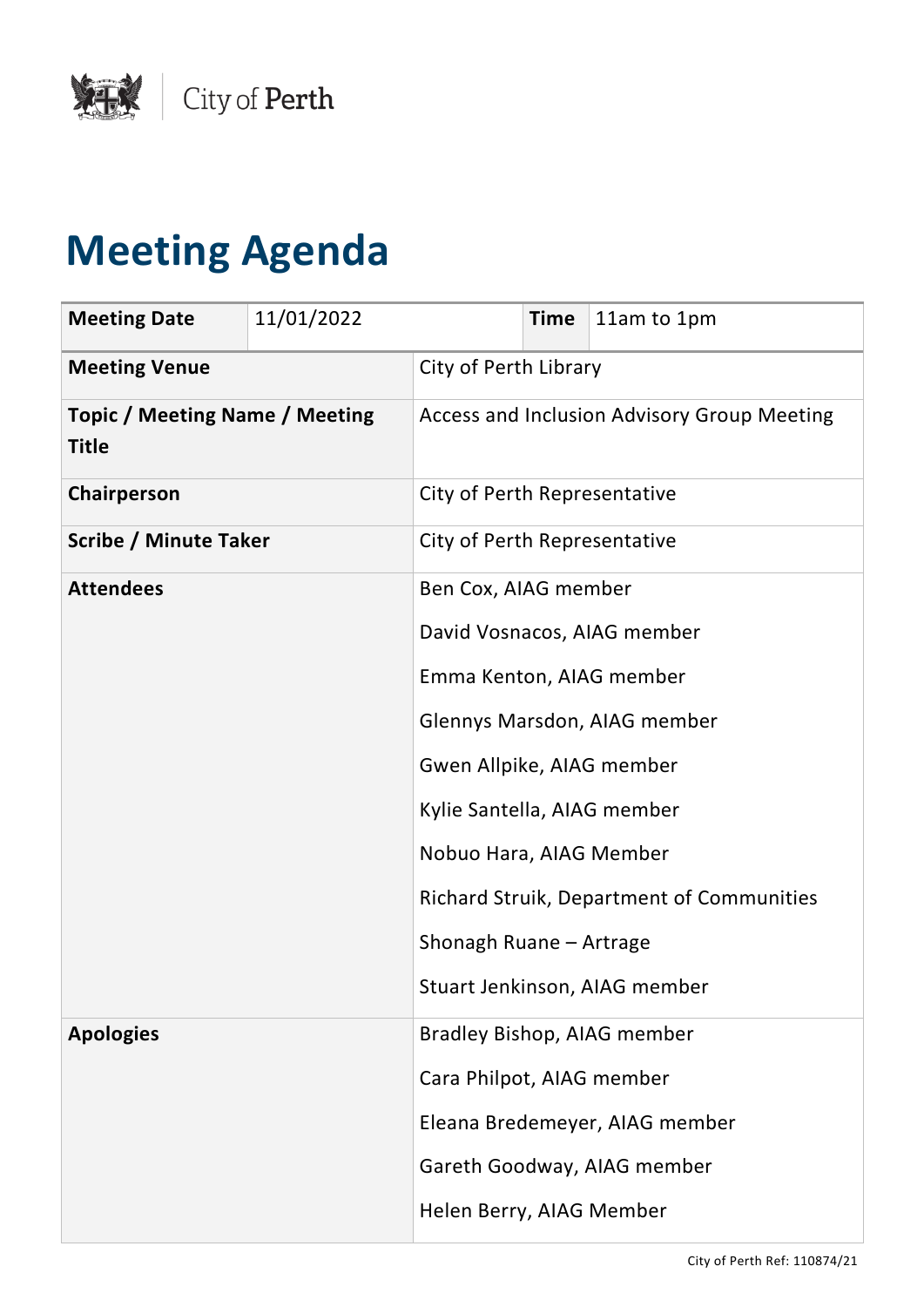|                     | Melissa Northcott, AIAG member |
|---------------------|--------------------------------|
| <b>Interpreters</b> |                                |

## **Agenda Items**

| 1. | Welcome, Acknowledgement to Country            | 11.00 |
|----|------------------------------------------------|-------|
|    |                                                |       |
| 2. | Follow up of actions from November meeting     | 11.05 |
|    |                                                |       |
| 3. | <b>Agenda Items for Discussion</b>             | 11.15 |
|    | 3.1 Fringe Festival                            |       |
|    | Shonagh Ruane, Artrage                         |       |
|    |                                                |       |
|    | 3.2 Heritage Perth                             | 11.35 |
|    | City of Perth Representative                   |       |
|    |                                                |       |
| 4. | Lunch                                          | 11.55 |
|    |                                                |       |
| 5. | <b>Agenda Items for Discussion (continued)</b> |       |
|    | 5.1 Access in City Toilets                     | 12.05 |
|    | City of Perth Representative                   |       |
|    |                                                |       |
|    | <b>5.2 Local Planning Strategy</b>             | 12.25 |
|    | City of Perth Representative                   |       |
|    |                                                |       |
| 6. | <b>General Business/ Other updates</b>         | 12:35 |